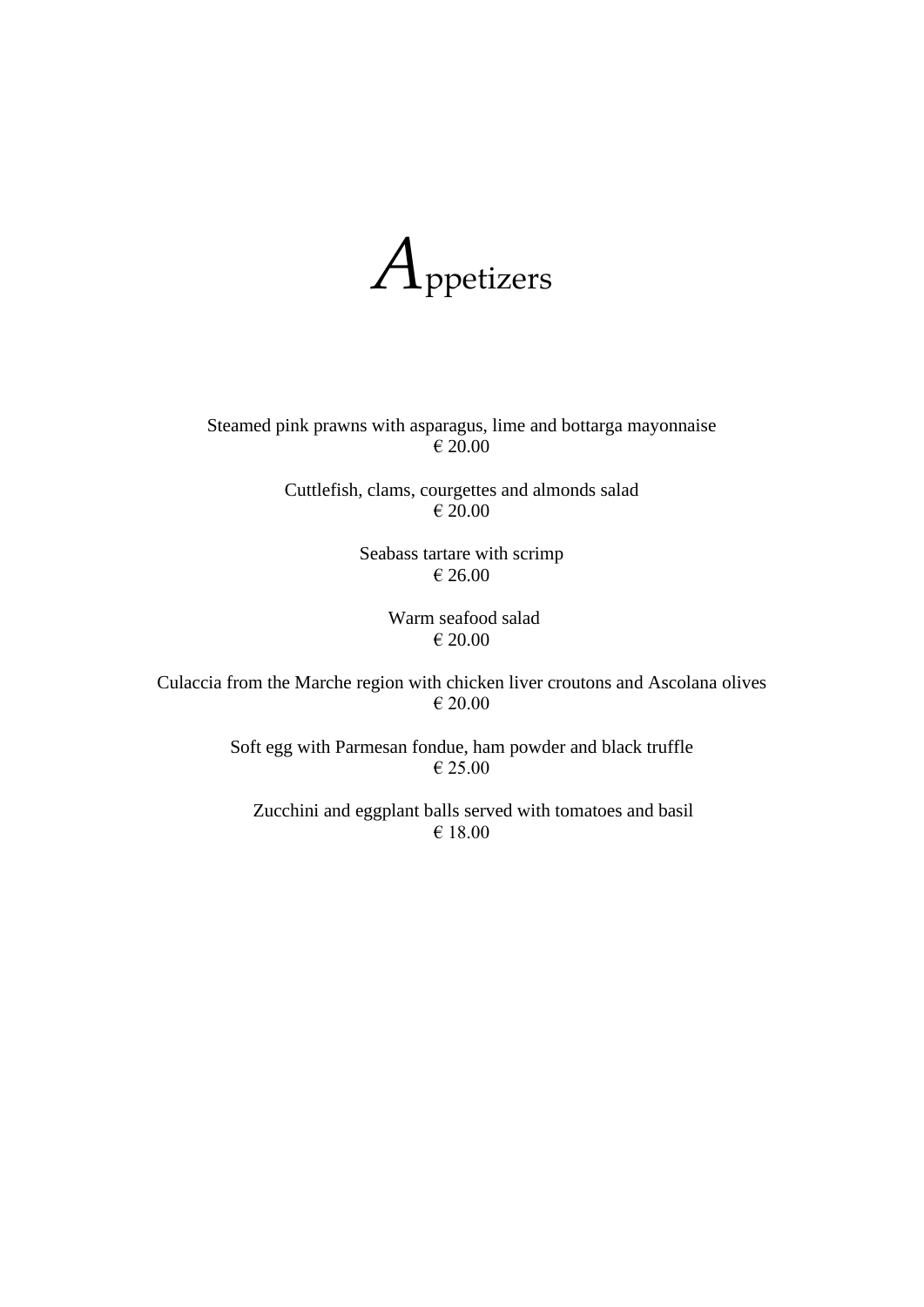## *F*irst *C*ourses

Zucchini and spring vegetables puree with clams € 20.00

Risotto with basil, anchovies and buffalo burrata € 20.00

Paccheri "gricia" style with fresh broad beans and asparagus € 20.00

Maltagliati "water and flour" with white veal ragout and porcini mushrooms € 20.00

"Cacio e pepe" ravioli with homemade green butter, and zucchini flowers € 20.00

Kamut tonnarelli with sea bass, lime, ginger and almond fillets € 21.00

> Spaghetti with squid and mullet bottarga € 21.00

*All fresh pasta is homemade.*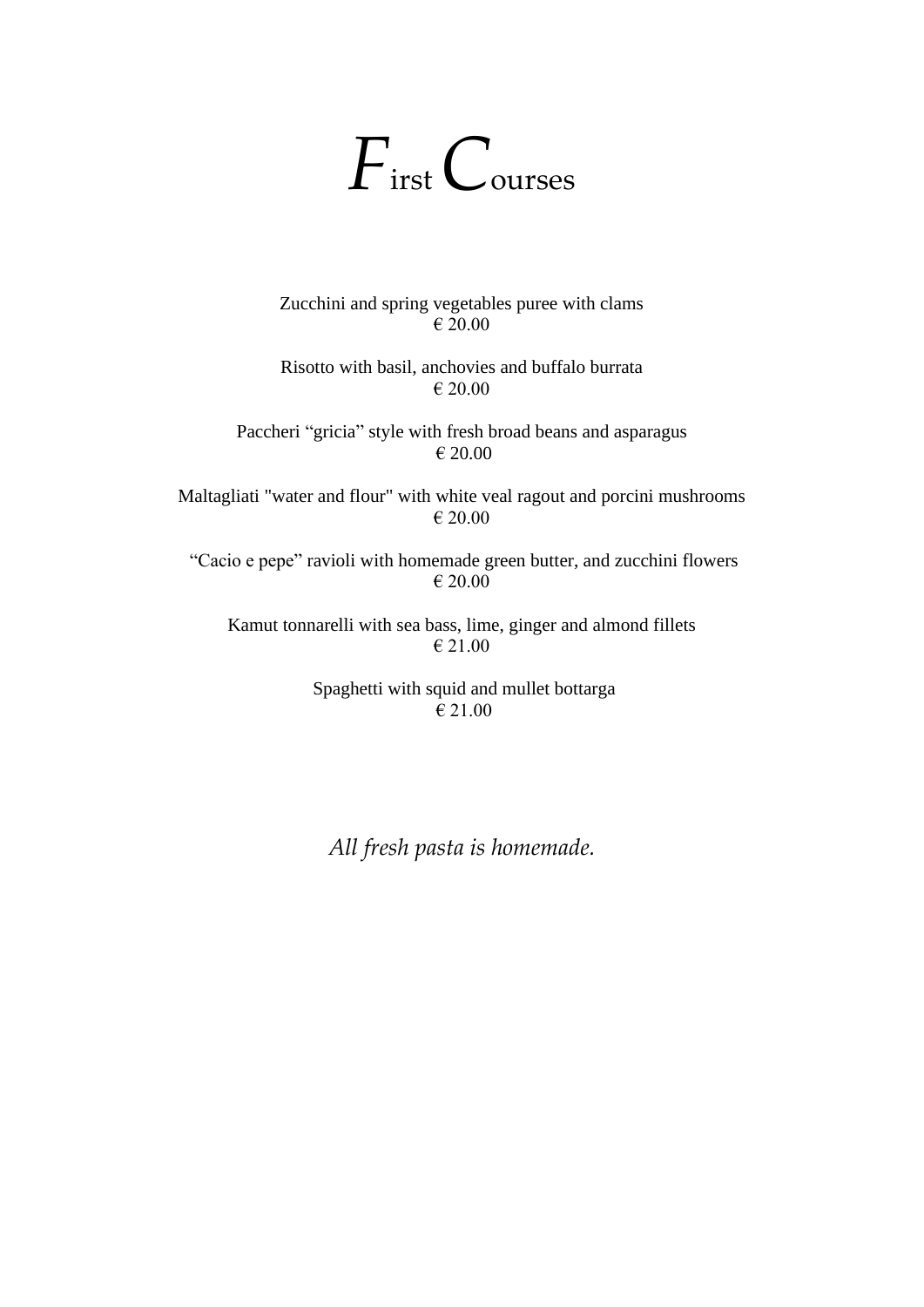

Veal cheek with peas purée and tempura onion € 28.00

Duck breast, Porto Vecchio sauce with mango and asparagus € 30.00

Fassona tartare with porcini mushrooms, parmesan and foie -gras € 30.00

## *Fish*

Sea bass steak in salt with purple mashed potatoes, coral beans and confit tomatoes € 33.00

Sliced red tuna with cherry tomatoes with Salina capers and olives € 30.00

Amberjack marinated and cooked on the grill with fennel au gratin with orange € 32.00

Grilled cuttlefish breaded with endive with dried cherry tomatoes € 30.00

> Scottadito anchovies with aromatic mixed salad € 22.00

> > Grilled Shrimp with avocado tartare € 33.00

Catch of the day grilled or baked with potatoes, cherry tomatoes and olives *by the hectogram*  $\in$  8.00 *(10 hectogram it's 1 kg)*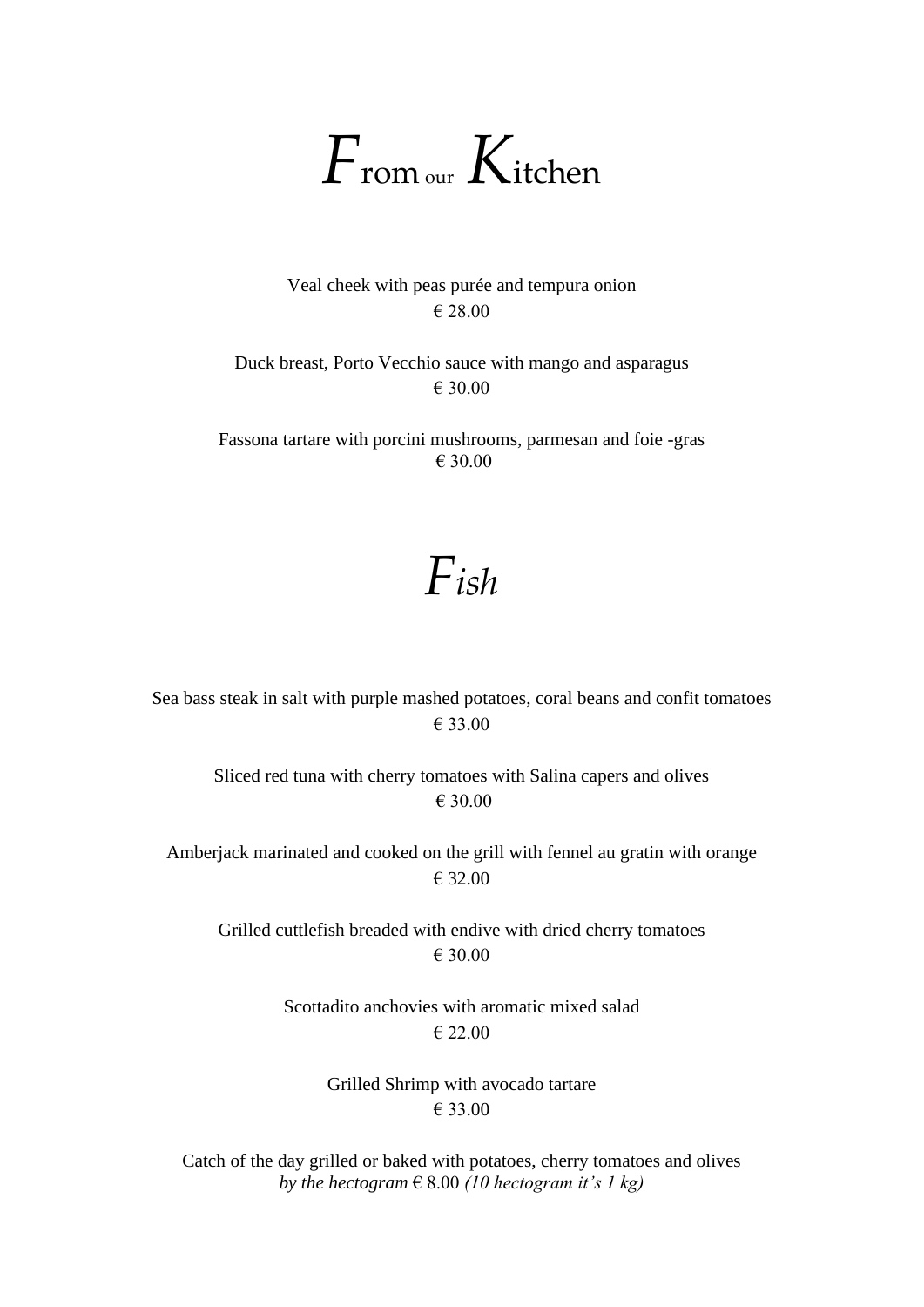## *F*rom our *G*rill

Grilled cockerel € 28.00

Veal sweetbreads with artichokes grilled with rosemary € 30.00

> Grilled lamb chops with sautéed broccoli € 30.00

> > Veal loin with roast potatoes € 30.00

Sliced beef, rosemary oil and ash potatoes € 30.00

> Beef Florentine *by hectogram* € 7.00

> > Ribeye steak € 30.00

Beef hamburger with homemade bread and potato chips € 25.00